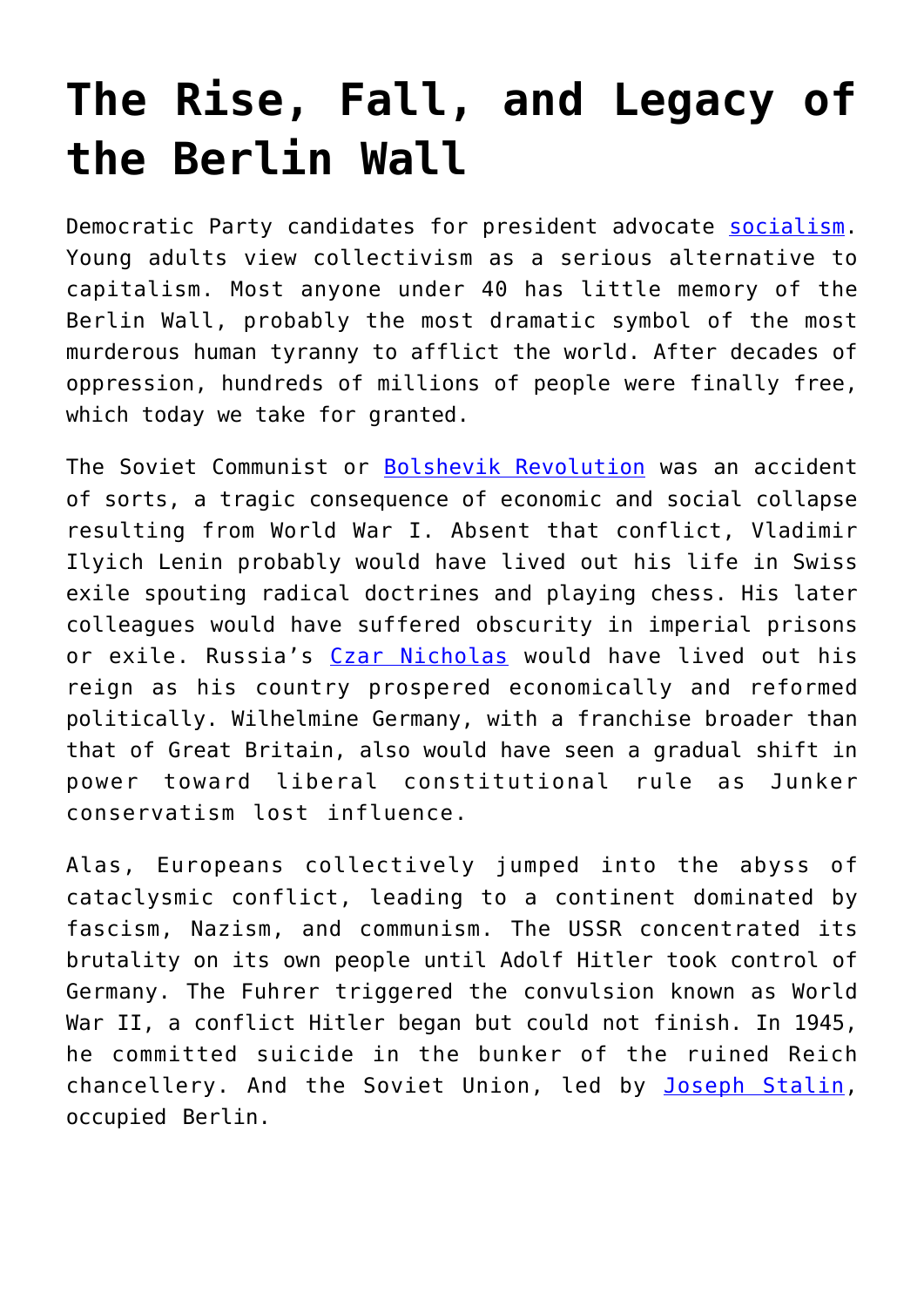## **A Divided Germany**

Germany was divided among the US, Great Britain, France, and USSR. The first three combined their zones into what became the Federal Republic of Germany in 1949. The Soviet zone became what was unofficially known in the West as the "sogenannt," or the so-called German Democratic Republic (GDR). The four victorious powers occupied Germany's capital, as well, which left West Berlin as an oasis of freedom in the middle of East Germany. In 1948, Moscow blocked land routes to Berlin, hoping to force out the allies; America refused to risk war by forcing passage, instead responding with the famed airlift. The following year, Stalin dropped the blockade, though relations remained tense.

The Soviets stripped "their" zone of productive assets and created a dictatorship in their image. Totalitarianism impoverished Germans spiritually as well as economically. The result was an exodus of people, especially younger, bettereducated professionals. To help stem the human tide, East Germany's Walter Ulbricht, with Stalin's support, in 1952 turned Winston Churchill's "[Iron Curtain"](https://www.historyonthenet.com/what-was-the-iron-curtain) image into a real, fortified border with the West. However, the GDR left Berlin's internal border open. One reason was the fact that the East's rail lines ran through the capital. The Ulbricht regime began to develop a rail network that avoided Berlin, which was only completed in 1961.

People and traffic moved freely between the two Berlins, which made defection easy. Worse, noted the Soviet ambassador to the GDR, [Mikhail Pervukhin](https://en.wikipedia.org/wiki/Mikhail_Pervukhin),

*the presence in Berlin of an open and essentially uncontrolled border between the socialist and capitalist worlds unwittingly prompts the population to make a comparison between both parts of the city, which unfortunately does not always turn out in favor of Democratic*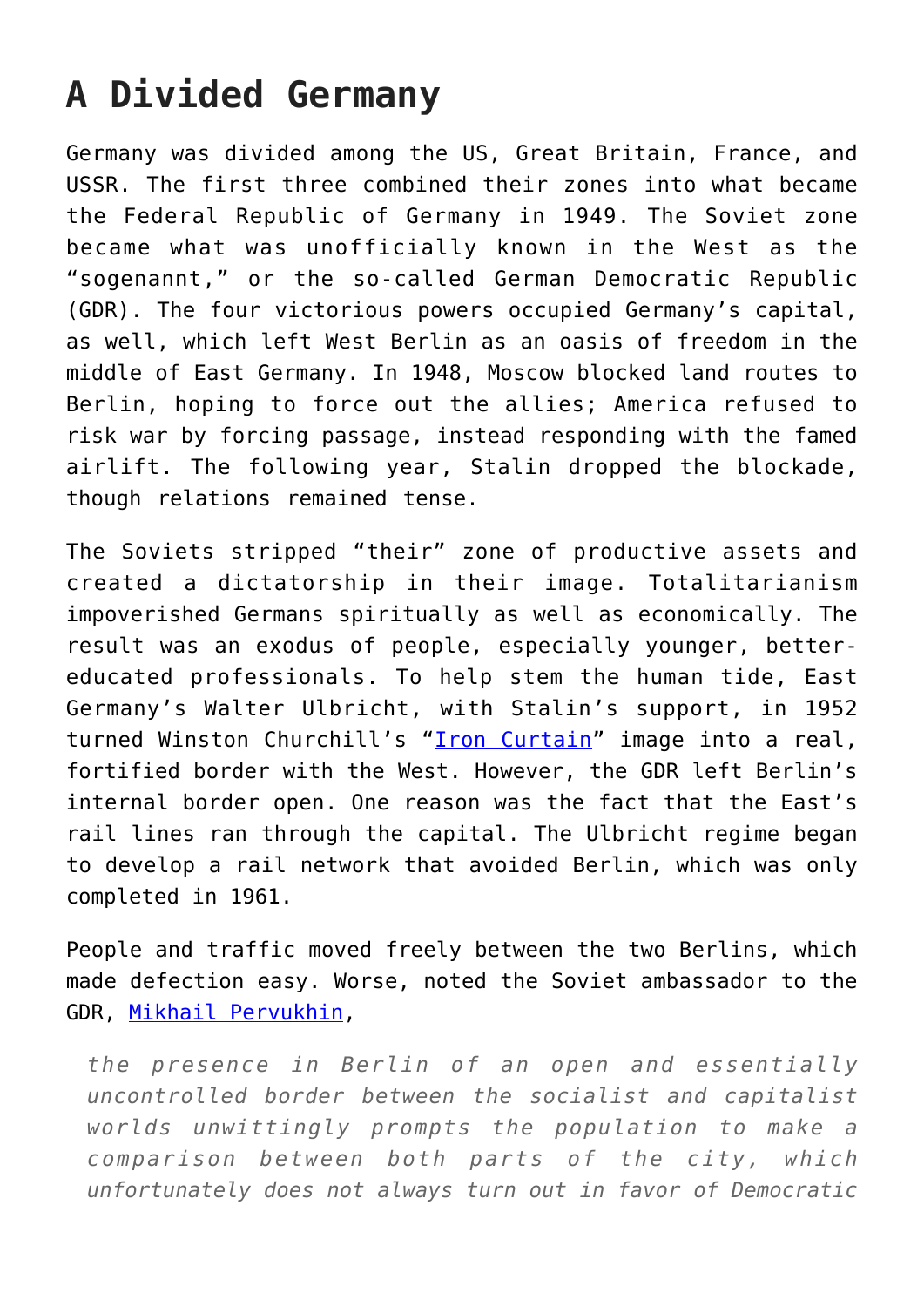*[East] Berlin.*

Actually, the comparison [never turned out in favor](https://fee.org/articles/comparing-the-economic-growth-of-east-germany-to-west-germany-a-history-lesson/) of the communists. [Republikflucht,](https://en.wikipedia.org/wiki/Republikflucht) or "republic flight," was a crime, but largely unenforceable. By 1961, an estimated 1,000 East Germans were fleeing every day. From 1949 to 1961, an estimated 3.5 million people, or fully one-fifth of the GDR's citizens, had left. And the productive young were disproportionately represented among those heading West. The percentage of working-age people in the GDR's population dropped from 71 percent to 61 percent by 1960.

If those trends continued, the GDR would cease to exist.

For some years, Ulbricht pressed the Soviets for permission to seal off Berlin, as well. USSR Communist General Secretary Nikita Khrushchev said no, apparently out of fear of the negative symbolism of walling in workers for whom the revolution supposedly had been won. However, the latter changed his mind in mid-1961, perhaps because he perceived US President John F. Kennedy, who had indicated he would not oppose construction of such a barrier, to be weak.

In any case, during the night of August 12, 1961, East German security personnel began constructing what became known as the Berlin Wall. Initially, streets were torn up and wire fences were strung, soon to be replaced with a brick wall, and then much more. The barrier got ever higher, more complex, and deadlier. Eventually, there were two walls with a death strip in between. The Berlin Wall had miles of concrete walls, wire mesh fencing, barbed wire, trained dogs, and anti-vehicle trenches. The boundary was supplemented with watchtowers, bunkers, and mines. Border guards were told to shoot those attempting to escape, the infamous "Schiessbefehl" order. The people's paradise would kill its people to stop them from fleeing.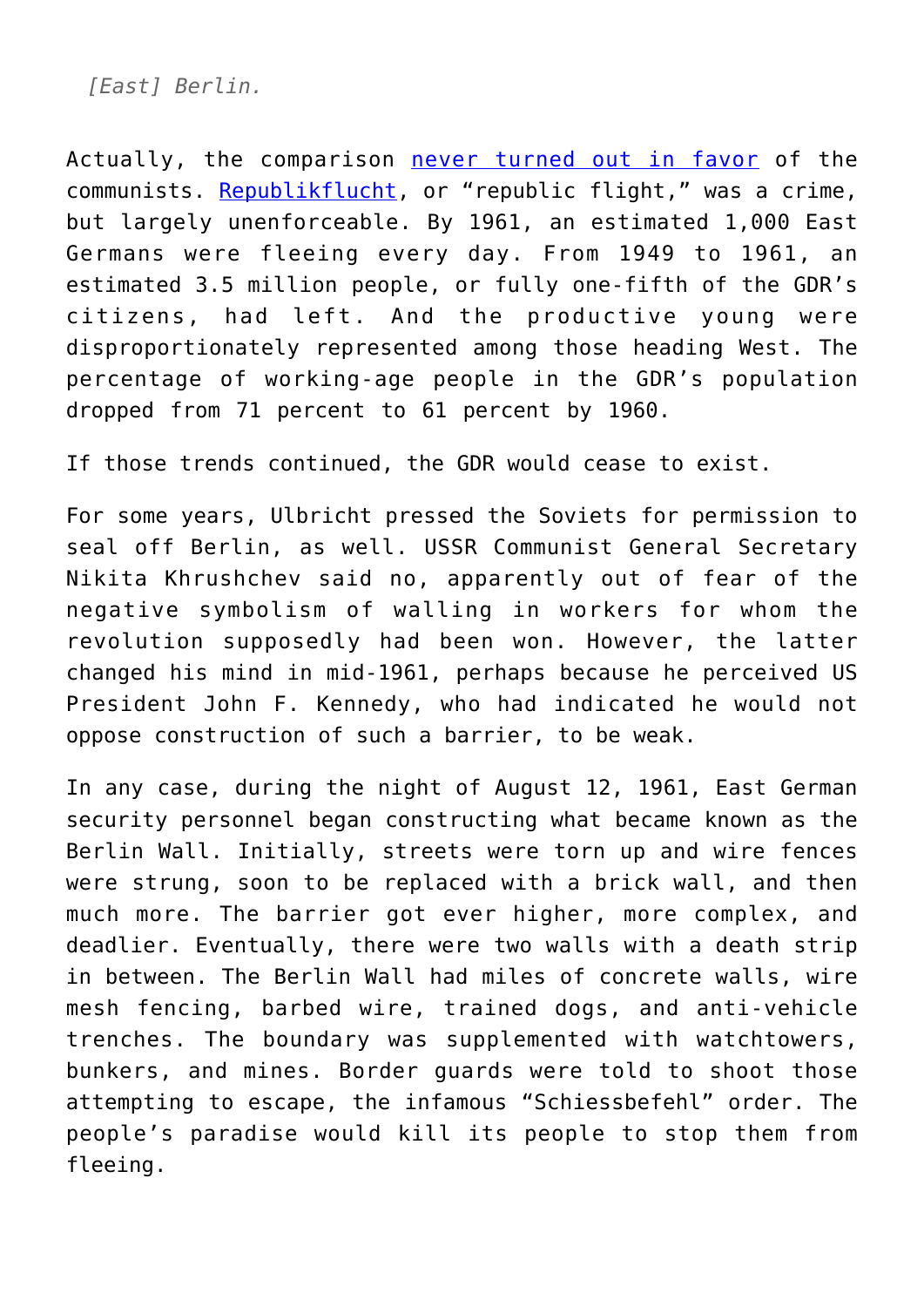## **A Wall of Death**

The wall did not stop human flight. Instead, it forced people to be more creative. East Germans climbed over, tunneled under, and flew over. They jumped from windows of buildings along the border – which later were demolished. GDR residents used balloons, built submarines, and created secret compartments in cars. An estimated 100,000 people tried to escape, and some 5,000 made it. Many of those who failed in their lunge for freedom paid a high price. Tens of thousands of East Germans were imprisoned for Republikflucht. Around 200 were killed – no one knows how many for sure – challenging the Berlin Wall. Include those murdered while attempting to cross the border elsewhere, and the death toll probably exceeded 1,000.

The first Berliner to die in an escape attempt was 58-year-old Ida Siekmann, who on August 22, 1961, jumped from a window in her building onto a West Berlin road (the area later was cleared and turned into a "death strip"). Two days later the first Berliner was murdered by the GDR authorities: 24-yearold tailor [Guenter Litfin](https://en.wikipedia.org/wiki/G%C3%BCnter_Litfin) was shot while attempting to swim across the River Spree.

The true horror of a system that imprisoned an entire people was most dramatically illustrated almost a year later, on August 17, 1962, when East German border agents shot an 18- year-old bricklayer, [Peter Fechter](https://fee.org/articles/the-berlin-wall-those-who-refused-to-be-caged/), as he sought to surmount the wall. They left the conscious Fechter to bleed out in full view of residents in West Berlin. He was the 27th Berliner to die seeking freedom.

The carnage continued year in and year out, even as the Soviet Empire began to implode. The GDR government, at this point under ruthless hardliner Erich Honecker, continued to murder people who simply wanted to live free. On February 6, 1989, 20-year-old [Chris Gueffroy](https://en.wikipedia.org/wiki/Chris_Gueffroy) became the last East German to be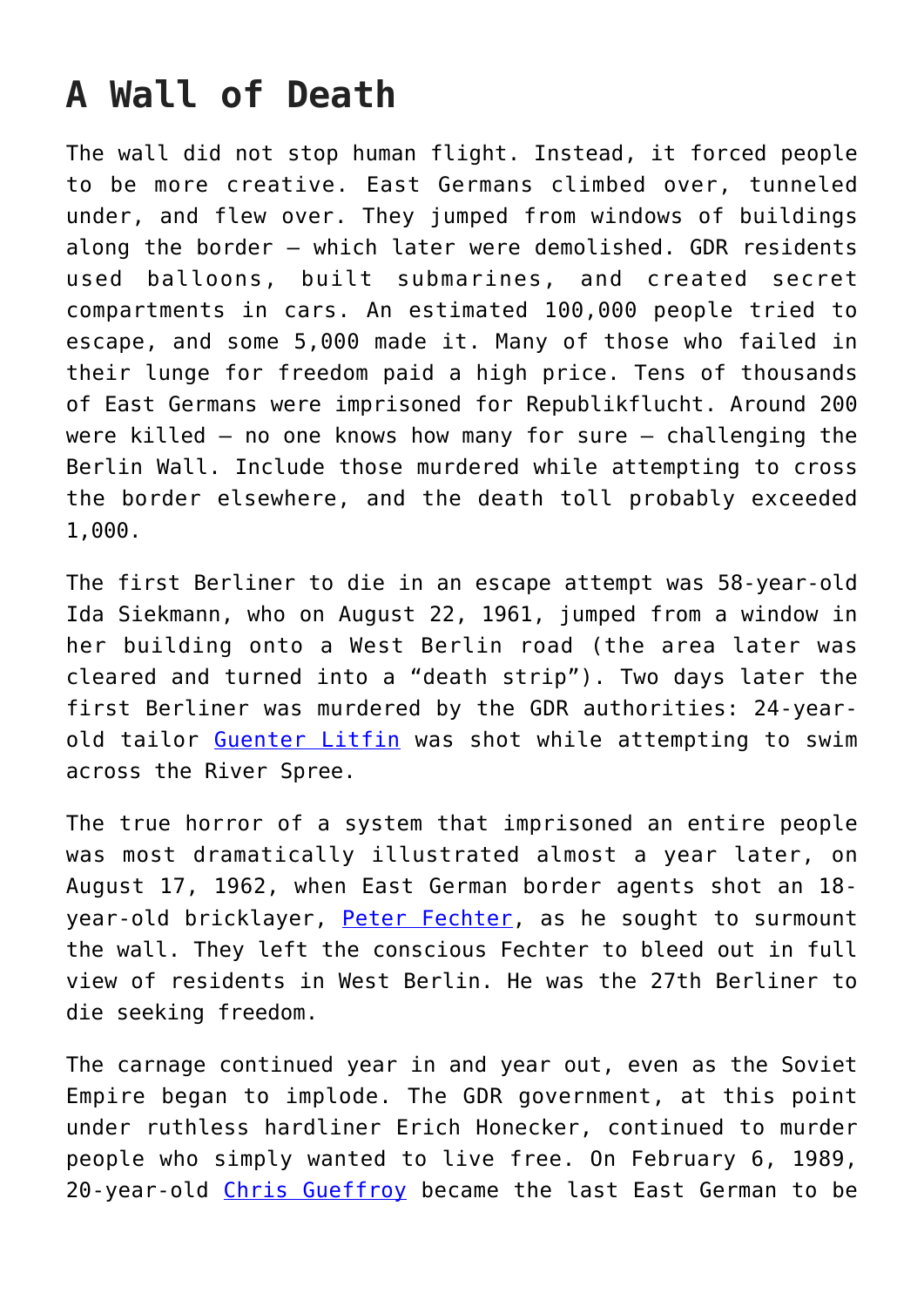murdered while fleeing. He worked in a restaurant but was about to be drafted into the army. He and his friend Christian Gaudian mistakenly thought the order to shoot had been lifted. While climbing the last fence along a canal, he was shot and killed. Gueffroy would have been 51 today.

Gaudian was injured, arrested, and sentenced to three years in prison. But he was released on bail in September 1989 and sent to West Berlin the following month. The four border guards who fired on Gueffroy and Gaudian received awards, but they, along with two Communist Party officials, were later tried in a reunited Germany (ultimately spending little or no time in prison).

One more Berliner was to die. An electrical engineer, 32-yearold Winfried Freudenberg, used a home-made balloon to flee. It crashed on March 8, killing him. By then communism was disintegrating in Poland and Hungary. When the latter began pulling down its border fence with Austria in May, the Iron Curtain had a huge hole. East Germans began flooding out.

Demonstrations erupted in the GDR, highlighted by people determined to stay and transform their country. Honecker reportedly wanted to shoot and requested Soviet intervention. [Mikhail Gorbachev](https://en.wikipedia.org/wiki/Mikhail_Gorbachev) refused, and Honecker's colleagues retired him in October. But their tepid attempts at reform could not stem the freedom tsunami. On November 4, a million people marched in East Berlin demanding the end of communism.

On November 9, 1989, decades of oppression were symbolically swept away. There had been other moments of hope. The 1953 East German demonstrations, the 1956 Hungarian Revolution, and the 1968 Prague Spring. But all were crushed with various degrees of bloody brutality.

However, 1989 was different. And it was the [result of a](https://fee.org/articles/the-mistake-that-broke-the-berlin-wall/) [mistake](https://fee.org/articles/the-mistake-that-broke-the-berlin-wall/). The GDR decided to allow East Germans to apply for visas to travel. Politburo spokesman Guenter Schabowski missed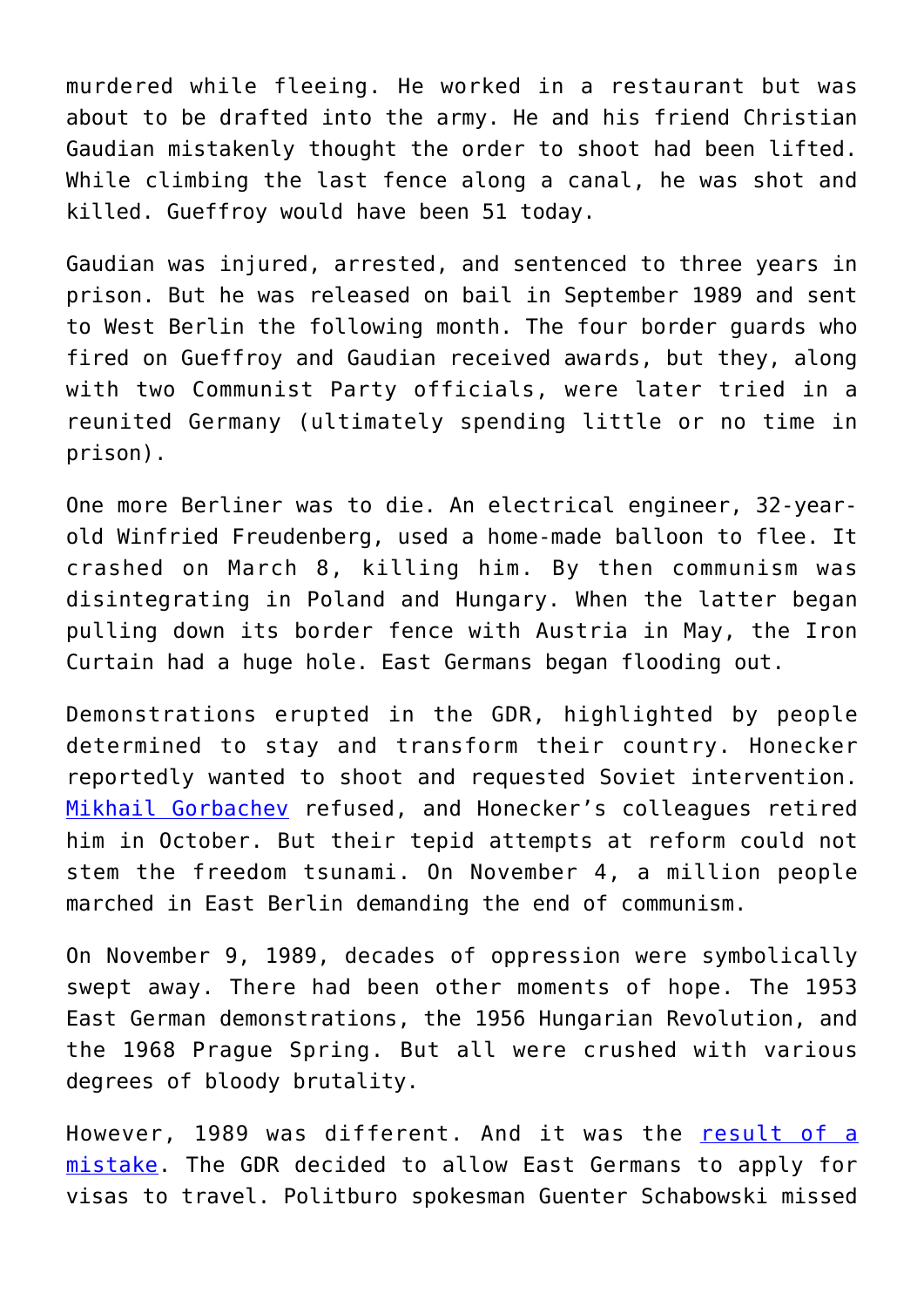most of the critical meeting but was tasked with announcing the new policy to the international press. He indicated that people could travel now, "immediately, without delay." Crowds gathered at Berlin's crossing points as GDR border guards unsuccessfully sought guidance from above. Receiving none, they opened the gate after 10,316 brutal, sometimes murderous days.

The euphoria of that evening – with Berliners East and West heading west and east – was not the end of the GDR. But those powerful emotions heralded the regime's end. Nothing, including East German officials' desperate attempts to preserve their state and West European officials' furtive objections to Germany reunification, could stem popular demand to put the German Humpty Dumpty back together.

However, liberty was not fully restored until the rest of the Eastern European states defenestrated their communist regimes, including Romania, whose leader, [Nicolae Ceausescu](https://fee.org/articles/what-nicolae-ceausescu-can-teach-us-about-despotism/), was a crackpot even by communist standards. He and his wife fled by helicopter when demonstrators they had gathered to harangue instead shouted him down. Their pilot observed: "They look as if they were fainting. They were white with terror."

On Christmas Eve, soldiers couldn't wait to start shooting to carry out the death sentence of a drumhead court-martial. Most important, the Soviet Union ultimately dissolved. Mikhail Gorbachev resigned Christmas Day 1991; the Soviet flag was lowered for the last time at midnight. On the 26th there was no more USSR.

## **After the Soviet Union**

It is impossible to overstate the importance of that moment. There was a unique evil in Nazi Germany, with the attempted extermination of an entire people, a group long scapegoated and persecuted. However, communism's body count dwarfs that of fascism generally and Nazism specifically. *[The Black Book of](https://amzn.to/2pxCotp)*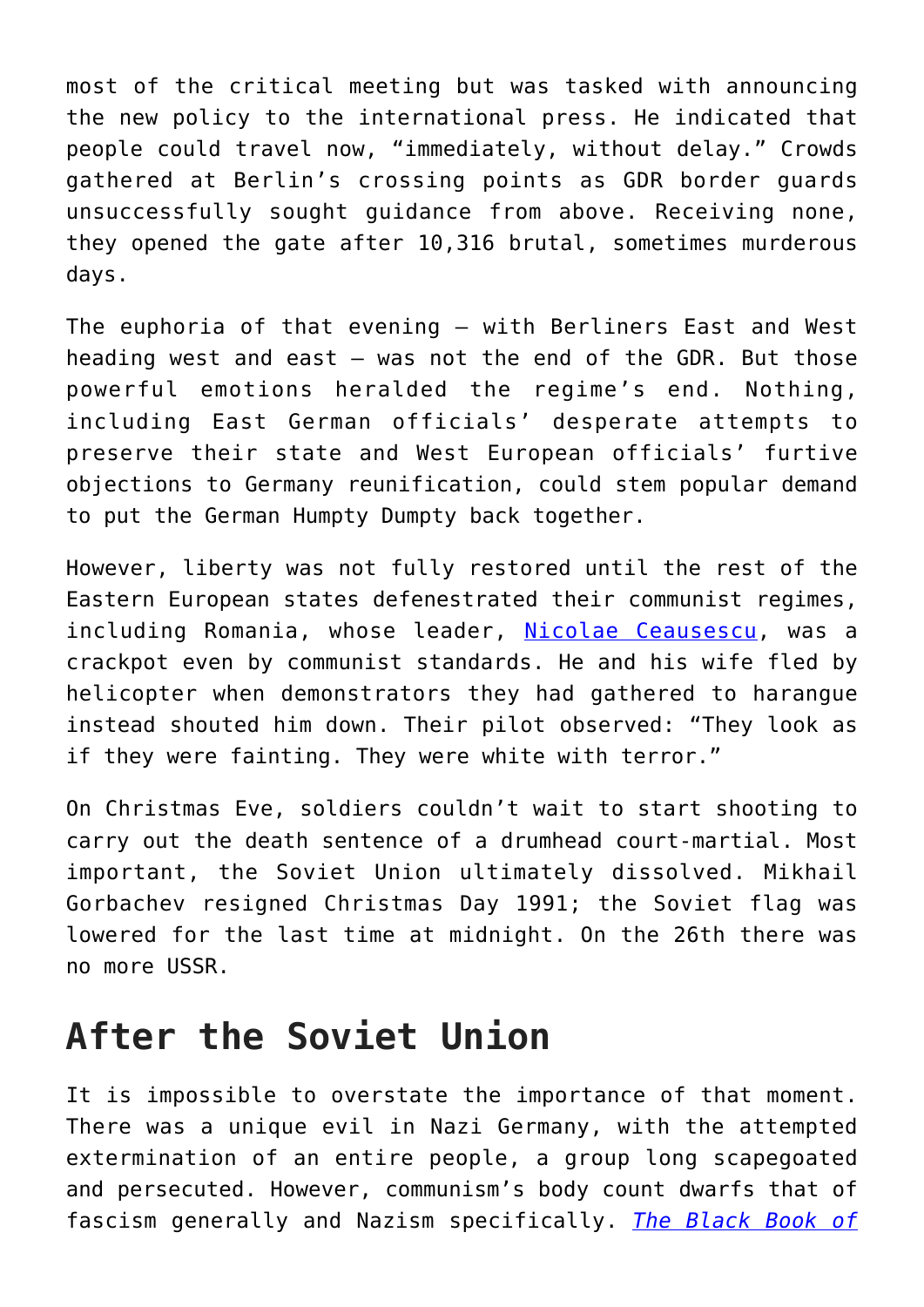*[Communism](https://amzn.to/2pxCotp)* estimated the death toll at more than 100 million. R.J. Rummel's figures in *[Death by Government](https://amzn.to/327ZEeO)* are similar, though analysts vary in their figures for specific countries. And brutal repression, if not necessarily [mass murder,](https://fee.org/articles/who-was-the-biggest-mass-murderer-in-history/) continues in Communist survivors China, Cuba, Laos, North Korea, and Vietnam.

Often the murder didn't even make logical sense. Rummel described Stalin's USSR:

*[M]urder and arrest quotas did not work well. Where to find the "enemies of the people" they were to shoot was a particularly acute problem for the local NKVD, which had been diligent in uncovering "plots." They had to resort to shooting those arrested for the most minor civil crimes, those previously arrested and released, and even mothers and wives who appeared at NKVD headquarters for information about their arrested loved ones.*

Surely this system was an Evil Empire, as President Ronald Reagan described it. On November 9, the Berlin Wall opened, never to close again. The European communist autocracies disappeared, though they found the transition to democratic capitalism to be more difficult than most analysts predicted and all hoped. Perhaps most tragic has been Russia's retreat into authoritarianism. Nevertheless, the collapse of communism was a magnificent triumph of the human spirit. The commitment to liberty defeated the lust for power.

There were many heroes in the fight for freedom. Some are famous, such as [Alexander Solzhenitsyn,](https://www.nobelprize.org/prizes/literature/1970/solzhenitsyn/biographical/) the Soviet novelist who chronicled the horrors of the gulag, and **Lech Walesa**, the Polish electrician who climbed atop a shipyard wall in Gdansk to challenge his country's rulers. Before them came [Imre Nagy](https://www.britannica.com/biography/Imre-Nagy) and [Pal Maleter](https://spartacus-educational.com/COLDmeleter.htm), who led Hungarian revolutionaries and were executed by the Soviets and their local lackeys. Particularly important was Mikhail Gorbachev, a reform communist who